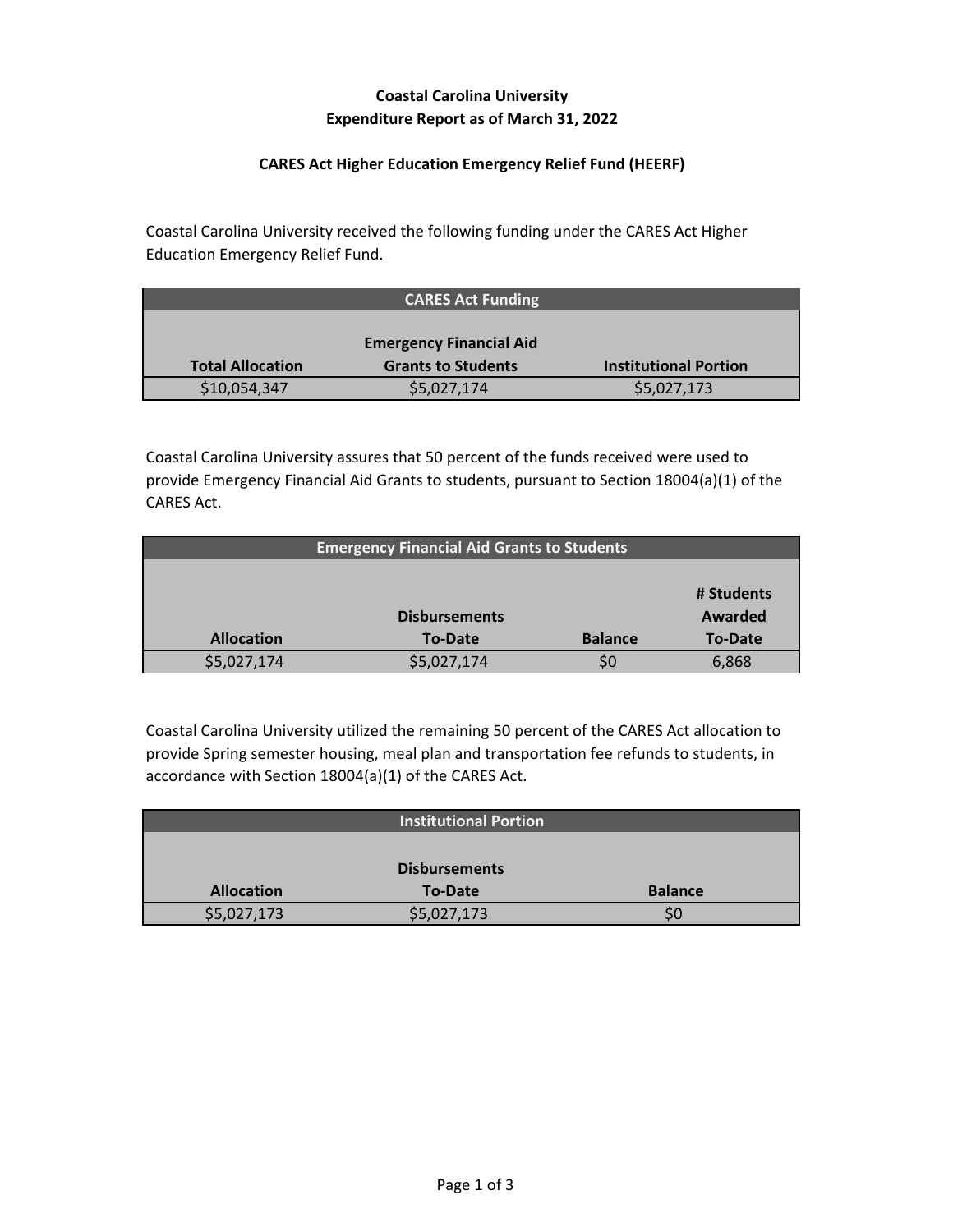## **Coastal Carolina University Expenditure Report as of March 31, 2022**

### **CRRSAA Higher Education Emergency Relief Fund (HEERF II)**

Coastal Carolina University received the following funding under the CRRSAA Higher Education Emergency Relief Fund II.

| <b>CRRSAA Funding</b>                      |                           |                  |
|--------------------------------------------|---------------------------|------------------|
| Supplemental<br><b>Supplemental Grants</b> |                           |                  |
| <b>Total Allocation</b>                    | <b>Grants to Students</b> | for Institutions |
| \$15,415,915                               | \$5,027,174               | \$10,388,741     |

Coastal Carolina University assures that it provided the same amount of funding in financial aid grants to students as was required to be provided under sections 18004(a)(1) of the CARES Act.

| <b>Supplemental Grants to Students</b> |                      |                |                |
|----------------------------------------|----------------------|----------------|----------------|
|                                        |                      |                |                |
|                                        |                      |                | # Students     |
|                                        | <b>Disbursements</b> |                | Awarded        |
| <b>Allocation</b>                      | To-Date              | <b>Balance</b> | <b>To-Date</b> |
| \$5,027,174                            | \$5,027,174          |                | 7,082          |

Coastal Carolina University utilized these supplemental grant funds for institutional costs to defray expenses associated with coronavirus, to carry out student support activities that address needs related to coronavirus, and to make additional financial grants to students.

| <b>Supplemental Grants for Institutions</b> |                |                |  |
|---------------------------------------------|----------------|----------------|--|
|                                             |                |                |  |
| <b>Disbursements</b>                        |                |                |  |
| <b>Allocation</b>                           | <b>To-Date</b> | <b>Balance</b> |  |
| \$10,388,741                                | \$10,388,741   |                |  |